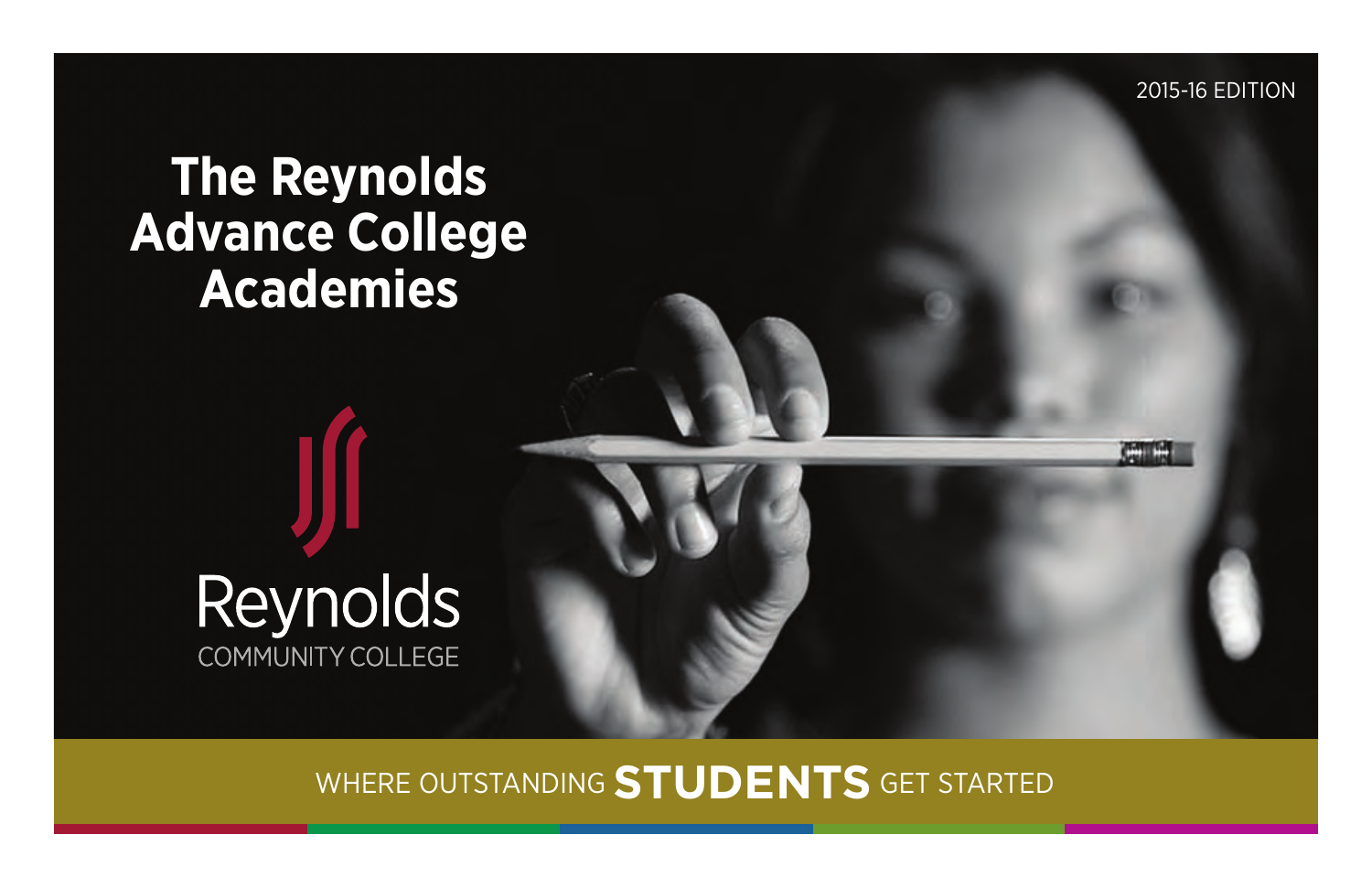

ACA programs are evidence that Reynolds and our public school district partners are working together to respond to Virginia House Bill 1184 and satisfy the requirements of Virginia Code section 22.1-254.13:1.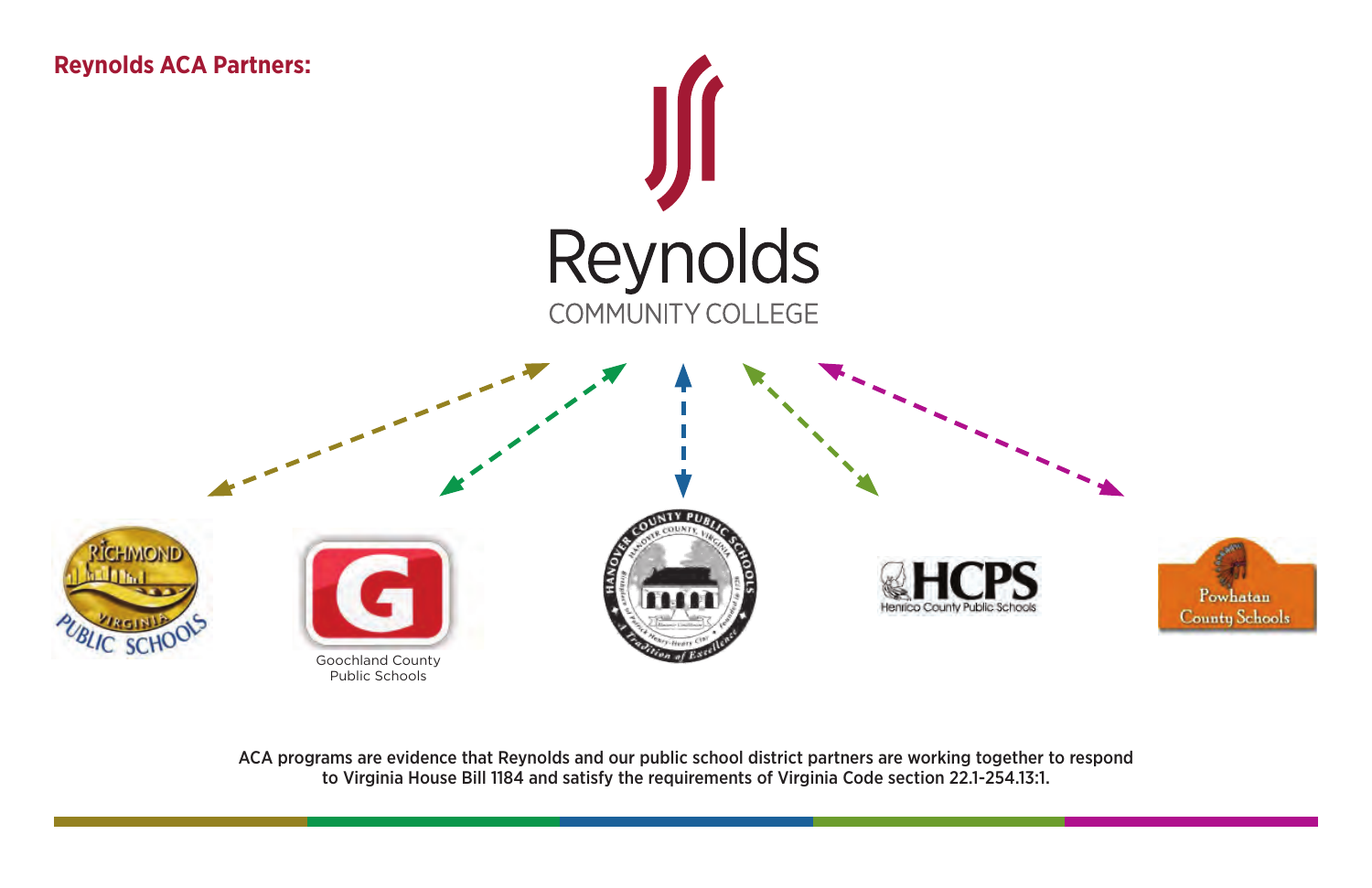# **Message from the Director**

Welcome to the **Reynolds Advance College Academies (ACA)**! The Reynolds ACA provides outstanding high school students the opportunity to earn an associate degree while completing the requirements for their high school diploma. We have carefully selected and sequenced the college course work in the program so that you can satisfy the requirements of the high school diploma and associate degree at the same time.

Students typically apply to the Reynolds ACA in the 8th grade through their local school division, enroll in advanced high school courses in the 9th and 10th grade, and take the required college coursework for the associate degree during the 11th and 12th grade. Students in the Reynolds ACA program are *required* to attend a five-week session of college courses during the summer between their sophomore and junior year.

Reynolds Community College is accredited by the Southern Association of Colleges and Schools Commission on Colleges to award associate degrees through its Advance College Academy sites. As members of the National Alliance of Concurrent Enrollment

Partnerships (NACEP), Reynolds adheres to NACEP's rigorous standards of program quality for curriculum, faculty, and students.

In 2015, we reached two significant milestones: the Reynolds ACA won **First Place** in Virginia Community College System's Excellence in Education Awards in the category of Improving Student Success, and the first cohort of 34 students in the Reynolds ACA at J.R. Tucker High School received associate degrees in Social Science at the Reynolds Commencement ceremony. For more on the Reynolds ACA, visit our website at **www.reynolds.edu/aca**.



*the Reynolds Advance College Academy.* 

# **Is an ACA the Right Choice for You and Your Family?**

Over the last few years, we have learned that the success of a student in the ACA depends on two major factors. First, how dedicated are you, the student, to work hard and commit yourself to your studies? Second, how supportive is your family of your school requirements? Students and families who are motivated to do the following things make the best ACA candidates.

#### **Successful Reynolds ACA Students...**

- Choose to take challenging courses and programs in their school. These students will have completed Algebra I, at least one year of world language, and, if possible, other high school-level courses *before* entering ninth grade.
- Regularly study at night and on the weekends and are prepared to take two college classes in the summer between their sophomore and junior year of high school.
- Demonstrate the maturity to take responsibility for their own education and have a proven track record of motivating themselves to keep up with school work, especially when coursework *Miles S. McCrimmon, Ph.D., is the director of*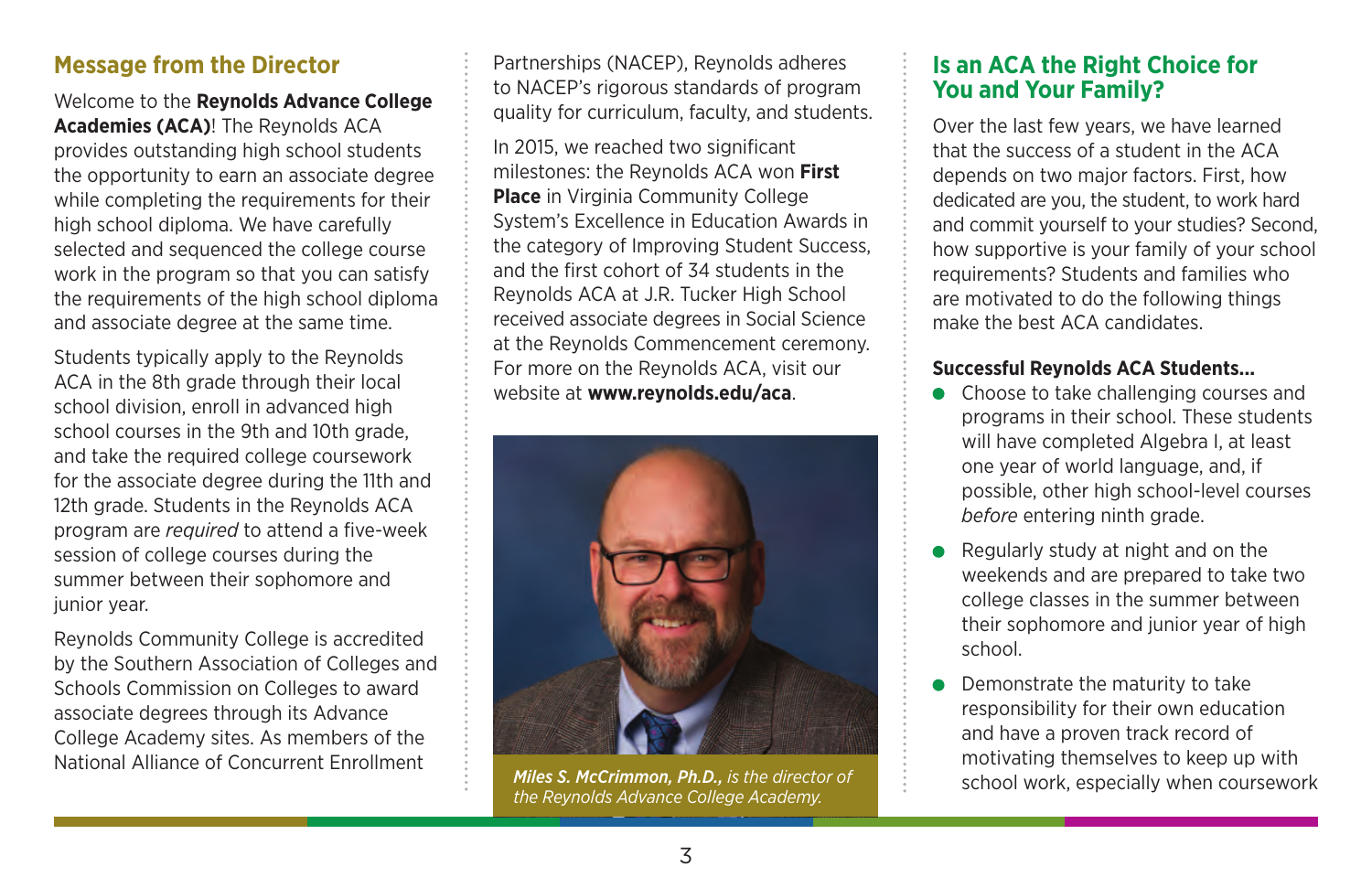and projects provide them an extra challenge.

 Are involved at their school through clubs, service opportunities, athletics, music and art programs, or other similar activities.

## **Families of Successful Students…**

- $\blacksquare$  Provide the support necessary to encourage the student with their academic responsibilities.
- **Provide access to a computer and** internet service for the student outside classroom hours.
- **Plan around their student's required** enrollment in college courses at Reynolds during a five-week summer session before the student's junior year of high school.





# **Reynolds Admissions and Placement Requirements**

ACAs are considered specialized high school programs and as such have separate selection processes determined by each local school division. Students should consult with their middle school and/or high school counselors for more detail about admission requirements.

After admission into an ACA, prior to enrolling in the first Reynolds courses, students must complete the Reynolds Community College application, demonstrate readiness in English and Math, and place into English 111, College Composition I, on the Virginia Placement Test for English (VPT-English) and Mathematics 163, Pre-Calculus, on the Virginia Placement Test for Mathematics (VPT-Math).

# **Benefits of Completing a Reynolds ACA Program**

High school students participating in college credit courses often have social, emotional, career, and academic advantages over their peers who do not participate in such programs. Reynolds Community College offers the ACA program to allow students to increase the academic rigor of their high school experience. The desire for rigor should be the ultimate goal of participating in an Advance College Academy.

Students participating in one of the ACA programs attend a designated high school in their school division and participate in the program as a member of a cohort all four years of high school. The cohort model allows the student to develop strong peer relationships the student can utilize as a support system throughout the program. Students also receive career coaching services from Reynolds beginning in the ninth grade year.

*Visit www.reynolds.edu/aca for your school division's specific Reynolds ACA curriculum.*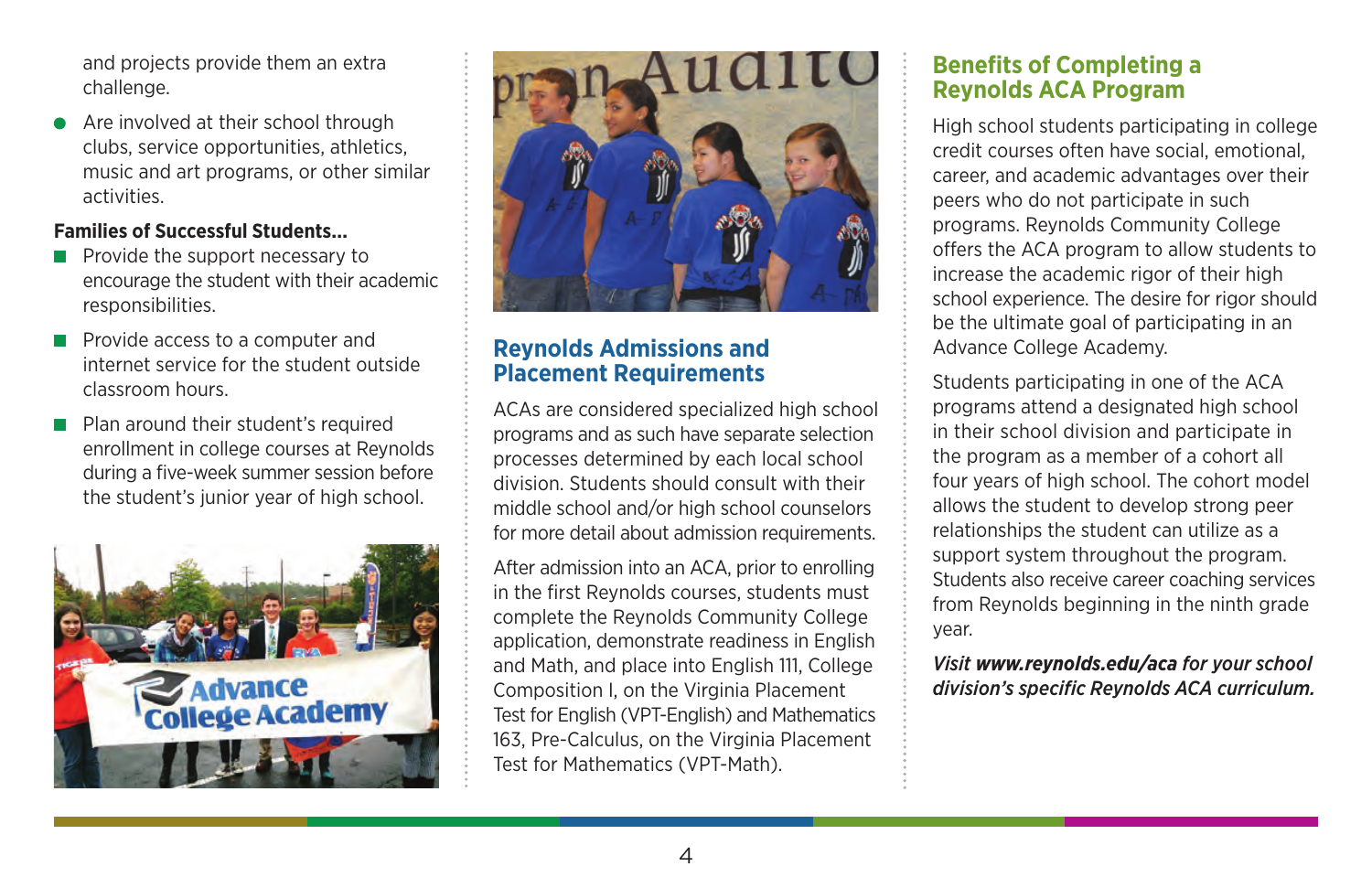# **Transferability of Courses**

When any high school student with any form of college credit decides to attend a four-year college or university, the college or university makes three decisions about the student.

- $\blacktriangleright$  First, the college or university makes an admissions decision. Based on the high school record, does the student meet the admissions requirements of the college or university?
- $\triangleright$  Second, the college or university will make a decision about the acceptance of transfer credit. This decision may be made at the admissions level or within the academic department to which the student's major belongs.
- $\blacktriangleright$  Third, the college or university will make a decision about the social standing of the student. Social standing decisions vary by institution and might relate to housing or course registration windows.

All transfer decisions are made by the specific college or university to which the student has been admitted. Reynolds makes no guarantee about the transfer of the college credit students earn through

participation in the ACA programs. It is important to note that the college or university may make the decision about the transfer of college credits during the admissions process, once the student

> *Hands-on learning is at the core of Reynolds ACA programs.*



declares a major, or at some other time during the student's enrollment at the college or university.

Prospective ACA students should consult the transfer guides of the specific colleges or universities they wish to attend. These guides can often be found by accessing the transfer admissions portion of the college or university website. Students can also utilize the Transfer Tool of the State Council of Higher Education of Virginia (SCHEV). The tool can be found at: www.schev.edu/ students/transfer.

Bear in mind that the information on the transfer tool does not constitute a formal evaluation of transfer credit or a guarantee of the transferability of courses and credits, and it is subject to change from time to time to ensure accuracy. For questions regarding the content of the transfer information, please contact the appropriate college or university.

Once enrolled in an ACA program, students should contact the specific college or university of interest, their high school counselor, their ACA career coach, or one of the career, employment, and transfer counselors at Reynolds for more information.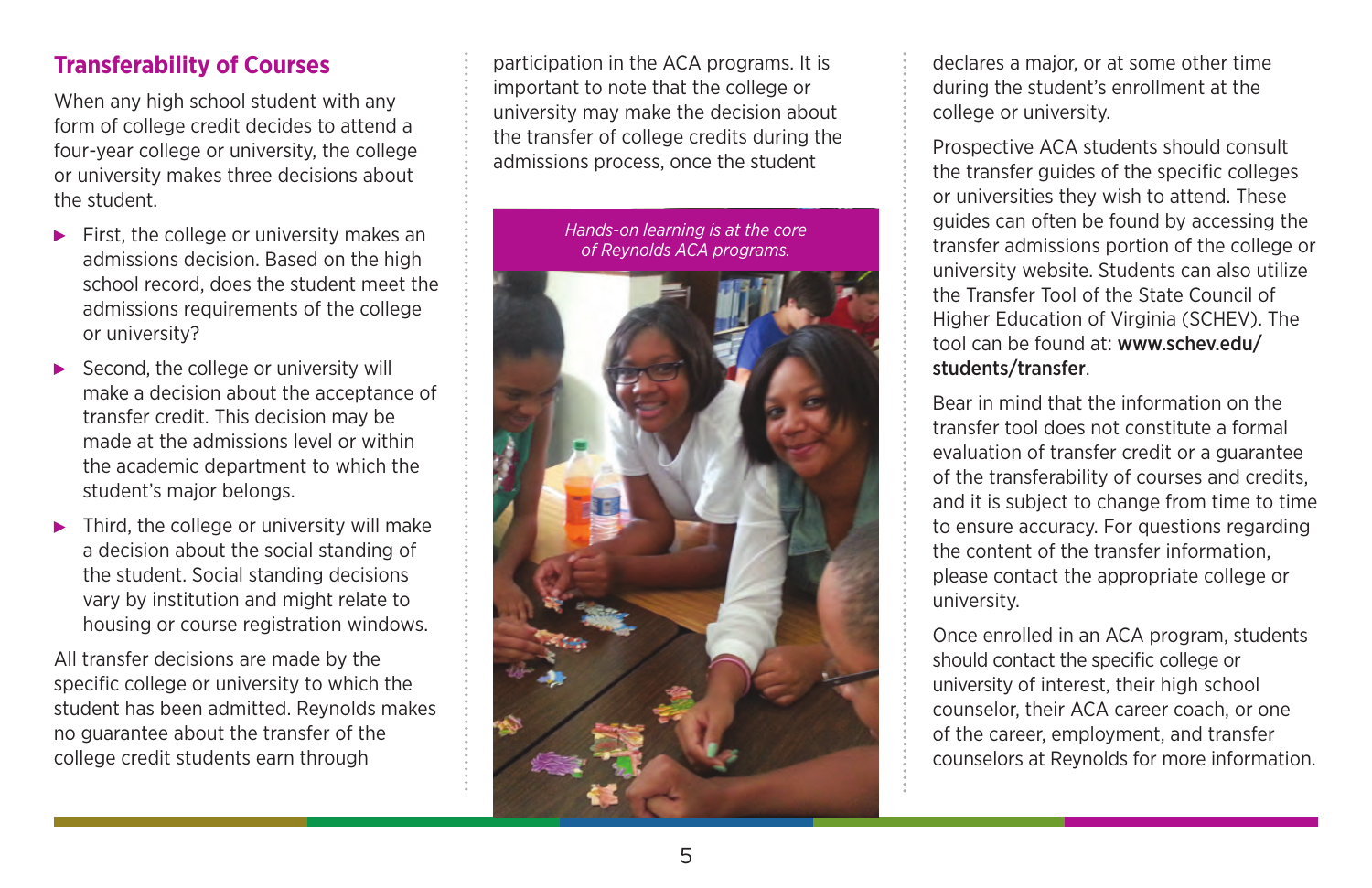# **College & Career Coaching Services**

Students participating in one of the Advance College Academy programs will be assigned to work with a career coach. The career coach is a Reynolds employee dedicated to this special student population. The coach will work closely with the school program coordinator and the designated school counselor to design programming to facilitate the exploration of self, work, and educational opportunities. The career coach program will begin in the 9th grade year with interest, skills, and value assessments for each student. In the 10th grade year, the career coach will guide the student through the application and enrollment process at Reynolds. Career coaching in the 11th grade will focus on preparing the best admissions application to colleges and universities. In the 12th grade, students will be encouraged to identify scholarship opportunities, participate in a job shadowing experience, and explore college majors.

The overall goal of the Reynolds ACA career coach is to help each student successfully navigate the many transitions they will face between middle school and college. The ACA career coach will help welcome 9th grade students to their new high school; assist

10th and 11th grade students as they navigate the Reynolds application and enrollment process; and finally, help 12th grade students enroll at a college or university upon completion of the program.

There are four signature characteristics of every Reynolds ACA Career Coach.

#### **1. The ACA Career Coach is available.**

 The ACA career coach has office hours each week at each ACA designated high school. Students in the program will know where and when they can find their career coach.

*Reynolds ACA students are proud of the academic challenges they are able to meet.*



#### **2. The ACA Career Coach builds relationships with ACA students.**

ACA career coaches are relationship builders. Each career coach gets to know the students and is better able to match opportunities and interventions to particular students. The relationship between the career coach and the ACA student begins in the 9th grade year and continues until the student graduates from the program.

#### **3. The ACA Career Coach is the link to Reynolds for ACA students, parents, and local school division personnel.**

 In most instances, the ACA career coach will be the Reynolds employee most familiar to the ACA student. Thus, the career coach can help students identify appropriate college resources (such as the testing center or the academic support center), act as an intermediary between the student and other departments of Reynolds (such as the Office of Dual Enrollment or Admissions and Records), and serve as an advisor.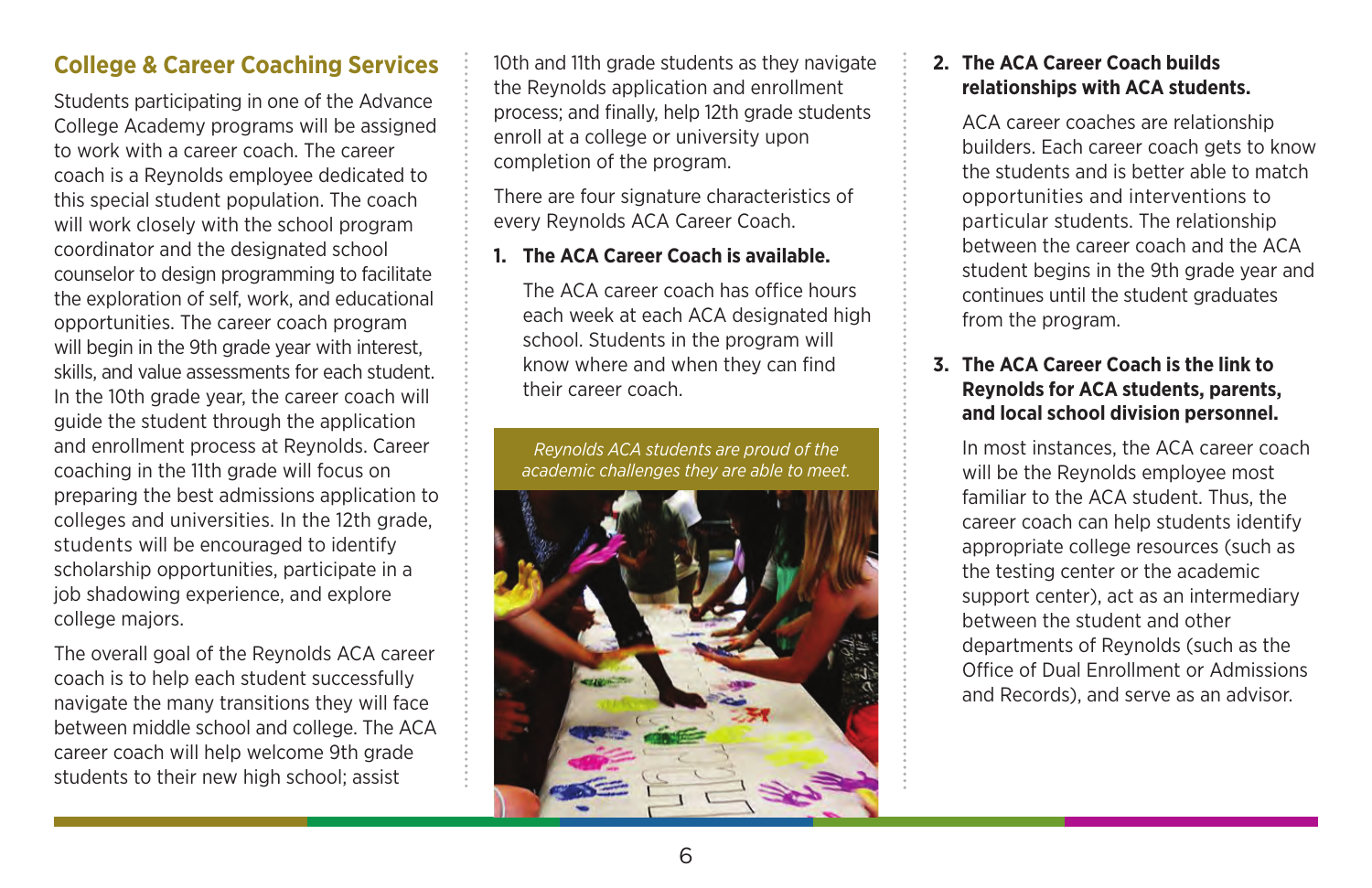#### **4. The ACA Career Coach is knowledgeable.**

 The Office of Outreach and Recruitment supports the efforts of the ACA career coaches through specialized training and resources. Though each ACA student only has one career coach, students benefit from the collective body of knowledge and experiences of all the ACA career coaches.

The interventions ACA Career Coaches plan for ACA students focus on three areas:

#### **1. Entry**

The ACA Career Coach plans activities designed to help the students make the transition from middle school to high school. Students in the program must identify themselves as members of the ACA community and find commonalities with their cohort members.

#### **2. Retention**

The ACA curriculum is rigorous. The ACA Career Coach designs interventions aimed at helping ACA students successfully meet the curriculum demands and continue in the program through completion.

#### **3. Exit**

ACA students are completing degree programs designed to lead to further study at baccalaureate institutions. The ACA Career Coach provides students with opportunities to explore careers and programs of study so the ACA student is prepared to make informed decisions about the college or university the student will attend as well as the appropriate major the student should select to lead to the student's desired career.

For more information on the ACA Career Coaches, see: acacareercoach.wordpress.com



*Hilda M. Billups, MSHE is the Reynolds ACA Career Coach Coordinator and a frequent contributor to our blog.* 

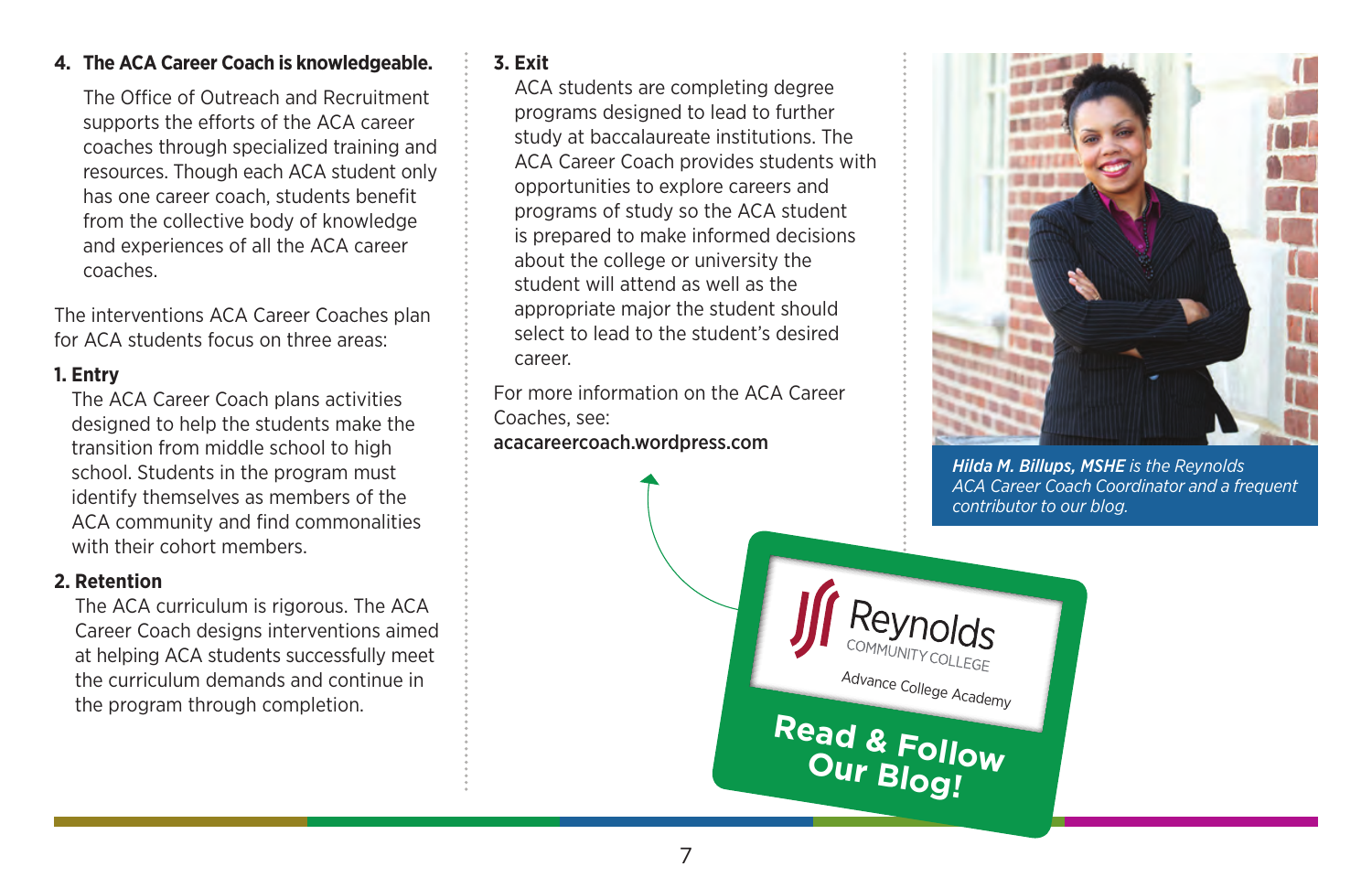# **Frequently Asked Questions**

#### *How do I apply?*

Consult your school division about its specific application process and deadlines. Decisions about acceptance into an ACA are made by the school division, not Reynolds.

#### *Who teaches in the program?*

High school faculty members who teach in an ACA must either possess or earn a master's degree in the teaching field or a master's degree in another field with at least eighteen graduate credits in the teaching field. These

faculty members, once credentialed by Reynolds, go through a rigorous and ongoing process of training, mentoring, and regular site visits conducted by full-time Reynolds faculty liaisons in their teaching field.

#### *How likely is our curriculum to change?*

The curriculum for the program has been carefully crafted by constituents representing Reynolds and the local school division with the aim of

ensuring the student meets all of the requirements of the Virginia Advanced High School diploma and the associate degree program at Reynolds. While Reynolds does not anticipate any changes to these curricula, each student's final curricular path at Reynolds is ultimately determined by the college catalog of the academic year when the student begins. In addition, there could be curricular changes at the school or school system level at the discretion of the student's local school division.

*Highland Springs High School's first ACA class will graduate in 2017.*



#### *Will I be considered a freshman or a junior when I apply to a four-year college or university?*

While each institution is different, most ACA graduates will be considered first-year students with transfer credit when they apply to four-year institutions.

#### *Will I be able to transfer some credits to an out of state college or university if I decide not to attend college in Virginia?*

Each individual college or university will make decisions regarding transfer credits. Students should also realize that a college

> or university may accept courses for transfer but may not count those courses towards the program or major selected by the student because certain courses in the associate degree program may not be required for the major the student plans to pursue. Transfer of credits should not be the student's primary motivation for participating in an Advance College Academy program.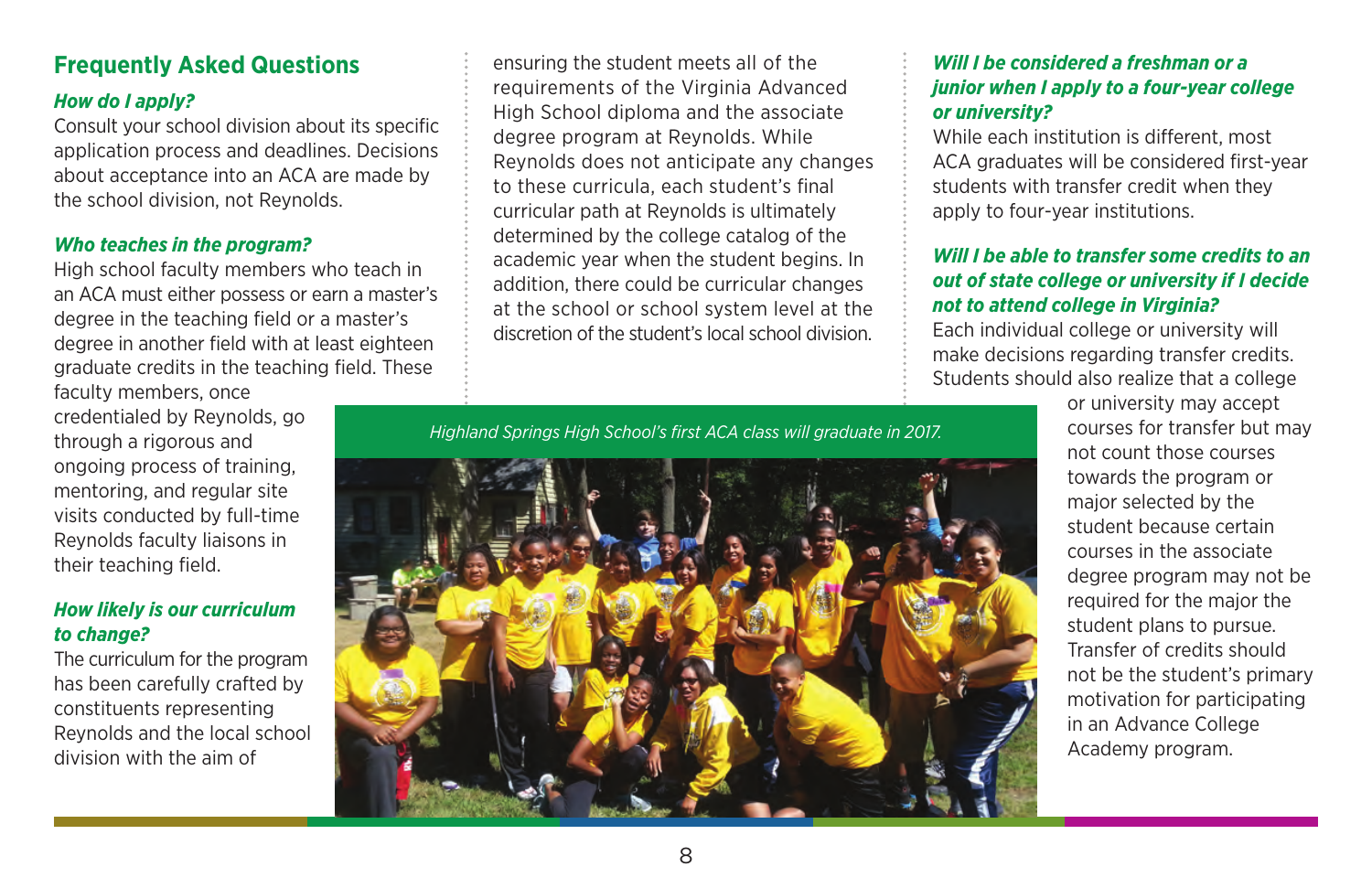(See also, the "Transferability of Courses" section on page 5 of this brochure.)

#### *Will we be able to contact the teachers for help if we need it?*

The vast majority of the classes in the associate degree program are taught by high school faculty who have been trained and credentialed by Reynolds. These high school faculty members, whether they are teaching advanced high school courses in the 9th and 10th grade or college-level courses in the 11th and 12th grade, will make themselves available to students on a daily basis.

#### *Will the Reynolds Community College courses be offered before school, after school or in the summer?*

Though there are a few exceptions (SDV 100 and HLT 115 and some electives), all of the Reynolds courses will be taught during the regular school day, during the regular academic year at the student's high school.

#### *What about transportation to the campus of Reynolds Community College?*

During the fall and spring semesters of the junior and senior years, the majority the courses students will be offered at the student's high school. The courses will be taught by high school teachers who have been trained and credentialed by Reynolds. Depending on their curriculum, students may need to take one Reynolds elective to complete the program. If a student wishes to choose an elective that is offered on the Reynolds campus instead of one offered online or on the high school campus, that student will need to make individual transportation arrangements.

#### *Will SDV 100 and HLT 115 be offered online or will students have to come to campus?*

Students in SDV 100 and HLT 115 are taught together as part of a dedicated learning community on a Reynolds campus during a five-week summer session in the summer before the junior year. Completion of these two introductory courses is mandatory for entrance into the rest of the Reynolds coursework. ACA students must successfully manage the transition from the high school honors courses in 9th and 10th grade to the college courses required for this program in

11th and 12th grade. Because this transition will require quite a few new skills, the summer learning community is expressly designed to help students develop those skills.

#### *Will transportation be provided during the summer?*

Students and their families are responsible for transportation during the summers.

#### *During the summer, how long will the classes usually be?*

The summer classes, SDV 100 and HLT 115 will be taught during the second 5-week session of the summer before the junior year (traditionally late June to late July), two days a week for three hours a day. Reynolds determines the schedule for the summer semester annually. Once those dates are announced, students and their families will be notified.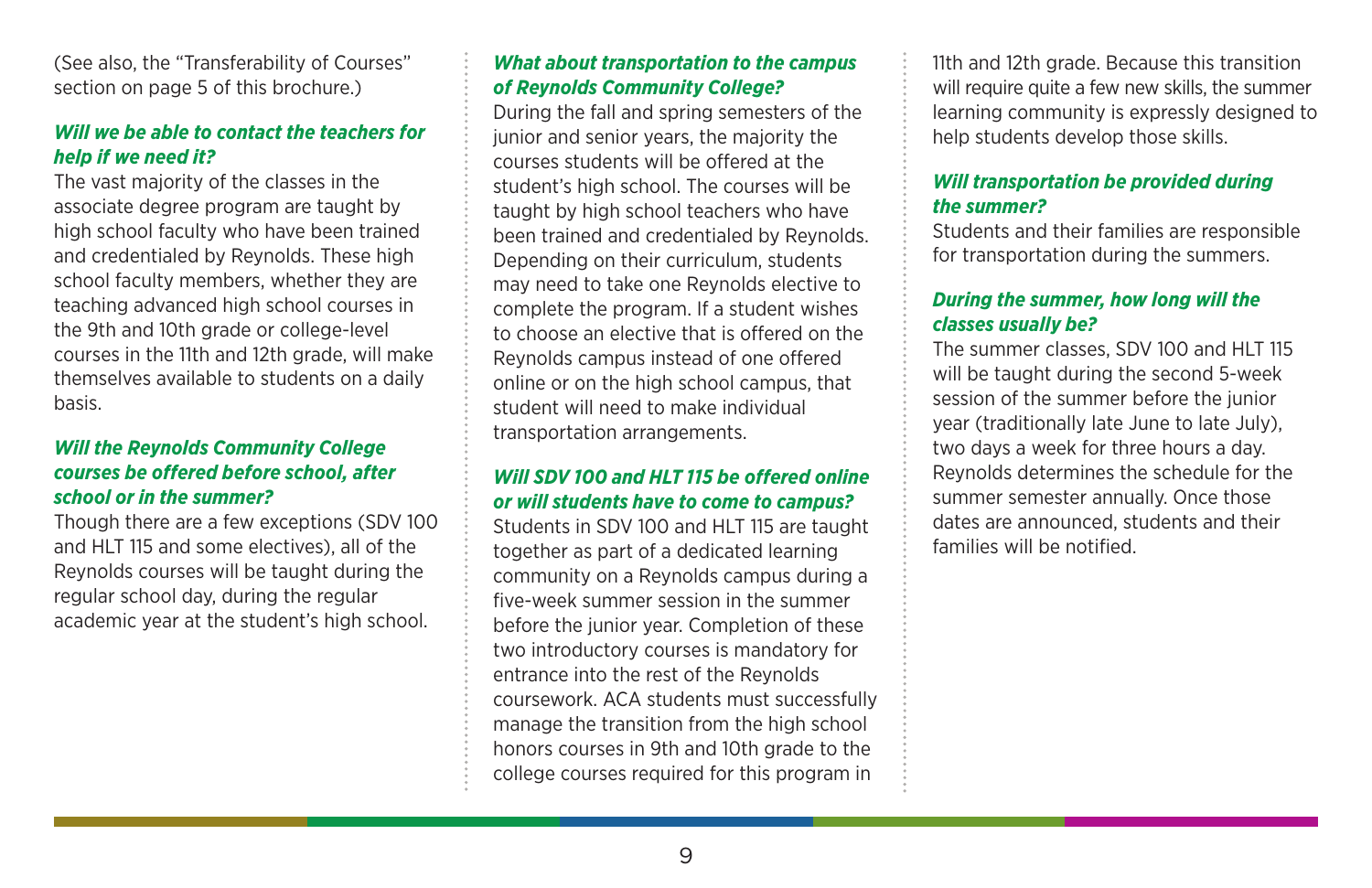## **Advance College Academy Valuable Web Pages**

#### *reynolds.edu/ACA*

Reynolds Community College's website about its Advance College Academies includes information on curriculum, program design, faculty and staff, important dates, four-year institutions, and FAQs.

#### *nacep.org*

The National Alliance of Concurrent Enrollment Partnerships (NACEP) is the accrediting body for concurrent enrollment partnerships. NACEP defines concurrent enrollment as opportunities for high school students to take college credit courses taught by college-approved high school faculty.

#### *sacscoc.org*

The Southern Association of College and Schools Commission on Colleges is the regional accrediting body for Reynolds Community College. SACS sets the requirements for faculty credentials. All high school faculty teaching in the program must meet these credentials.

# **For more information about the ACA, feel free to contact:**

#### **Dr. Miles McCrimmon**

Director, Advance College Academy mmccrimmon@reynolds.edu (804) 523-5606

**Ms. Hilda Billups** Coordinator, ACA Career Coaches hbillups@reynolds.edu (804) 523-5637

#### **Ms. Tracy Green** Director, Outreach and Recruitment tgreen@reynolds.edu (804) 523-5789

**Ms. Tracy Banks** Coordinator, Dual Enrollment tbanks@reynolds.edu (804) 523-5320

*J. Sargeant Reynolds Community College is accredited by the Southern Association of Colleges and Schools Commission on Colleges to award associate degrees and certificates. Contact the Commission on Colleges at 1866 Southern Lane, Decatur, Georgia 30033-4097 or call 404-679-4500 for questions about the accreditation of J. Sargeant Reynolds Community College.* 

# **Class of 2015 Reynolds ACA graduates have been admitted to:**

*Auburn University Christopher Newport University Claflin University Clemson University College of William and Mary East Carolina University Eastern Mennonite University Fisk University Georgia Southern University Georgia State University George Mason University Hampton University Hollins University Howard University James Madison University Johnson C. Smith University Lynchburg College Mary Baldwin College New York University North Carolina A&T State University North Carolina State University Old Dominion University Roanoke College University of Maryland-Baltimore County University of Maryland-Eastern Shore University of Mary Washington University of Miami University of Richmond University of South Carolina University of Virginia Virginia Commonwealth University Virginia State University Virginia Tech Virginia Union University Virginia Wesleyan College Washington College (MD)*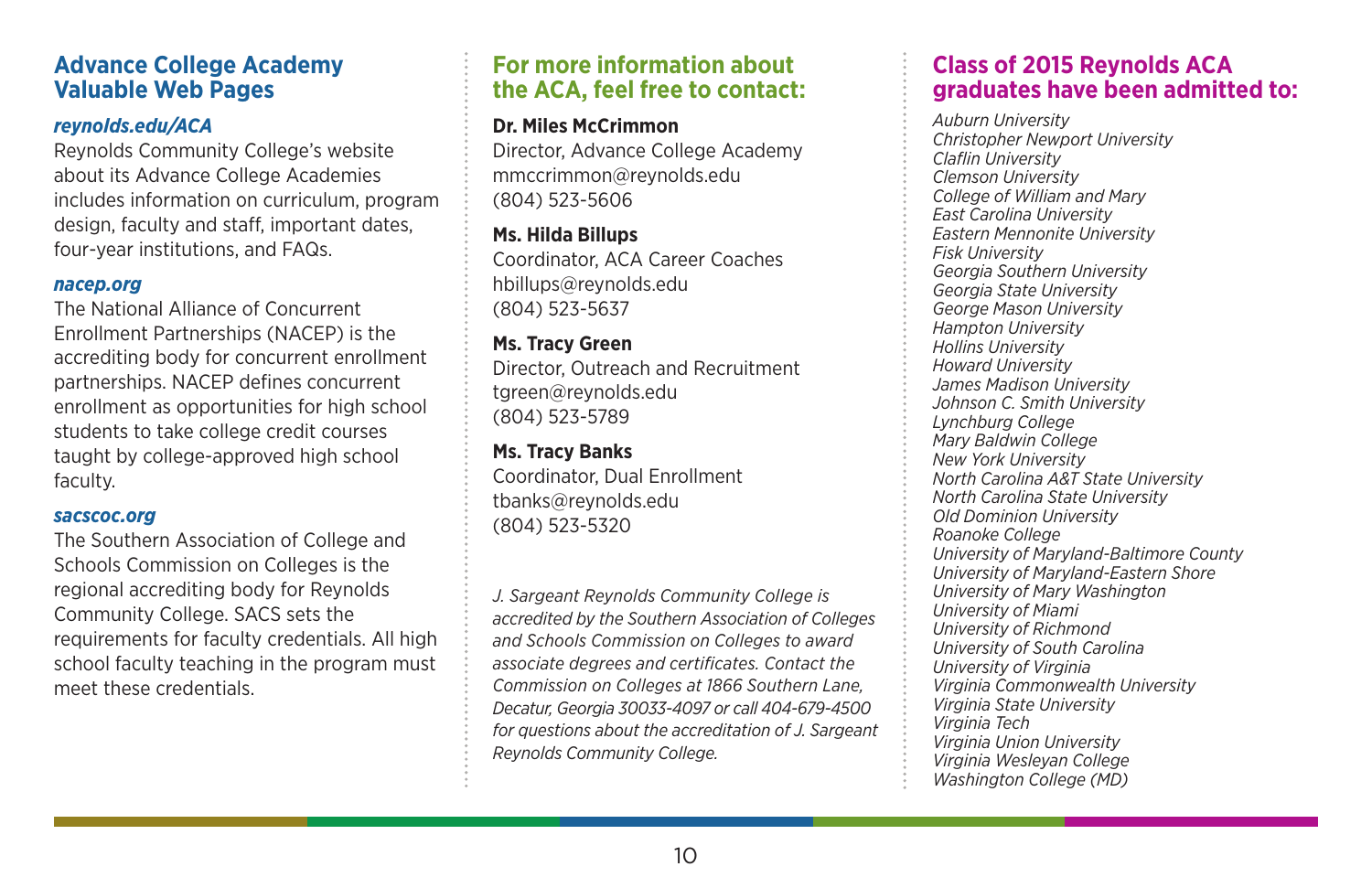

*J.R. Tucker High School's first ACA class (pictured above in 2012) at Reynolds' commencement in 2015 (below).*



# **The ACA's Gift of Time**

Investing your effort in the ACA in high school returns the dividend of time in your college years.

#### *While in high school…*

You gain valuable experience about the behaviors and attitudes necessary to be successful in a baccalaureate program.

You enjoy the freedom to experiment in the role of the college student in a richly supportive environment.

You have a network of supportive professionals from both Reynolds and your high school to help you navigate this role.

#### *During your college years…*

You could choose to pursue a double major within a four-year span.

You could complete a combined bachelor's/ master's program in four years.

You could choose to take fewer than 15 credits per term, leaving extra time for part-time (pre-professional) work, athletics, extracurricular activities, student government, internships, etc.

You could take full advantage of global "study" abroad" options or semester-long or even year-long internships.

You could use summers normally spent catching up on credits for work or other exploration.

You could graduate early and move into the workforce sooner than your typical peers.